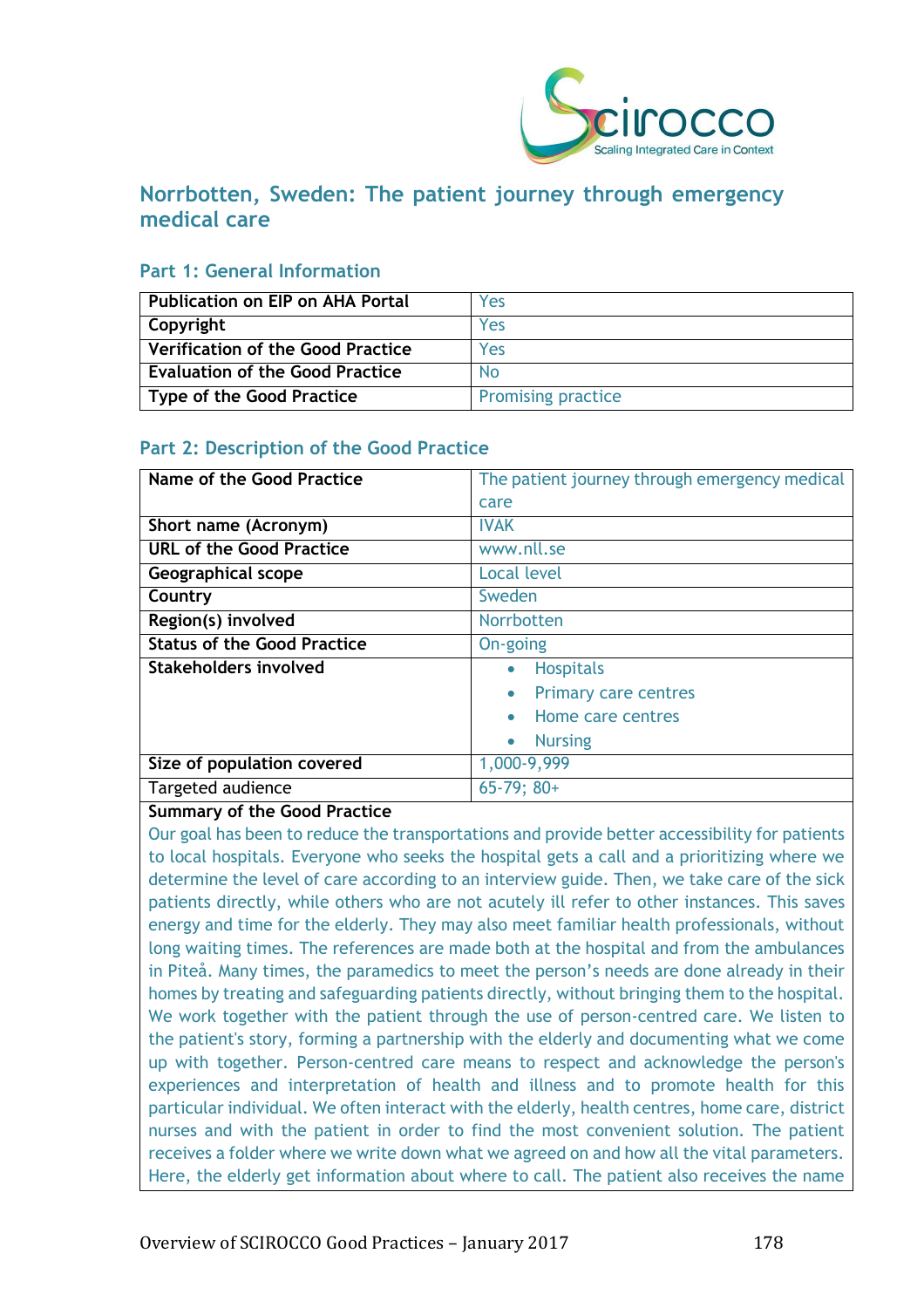

of the health care professionals as they talked to. We see the patient as a capable person with resources and abilities. Introducing this method had reduced the need for emergency and intensive care and increased the patient safety.

**Key words:** Process working, collaboration

**Good practice being part of the larger programme**

No.

**Challenges / problems addressed by the good practice**

Our goal has been to reduce the transportations and provide better accessibility for patients to local hospitals

**Importance of the challenges / problems before starting to implement good practice**

To improve the care and continuum of care for the elderly people, it is important to short down the time for waiting and reduce the number of unnecessary care contacts. Also patients, who already are, at the hospital must be followed up and if worsening occurs in the vital parameters, monitoring must be conducted, as soon as possible.

**Environment before the good practice was implemented** 

Before the development work began, the emergency care in Pitea worked by conventional methods with little interaction between internal and external stakeholders.

**Key innovative elements of the good practice and how the good practice improved situation compared to previous practice**

We work for right care to right patient at the right time, provided by right professional. In order to meet future needs, we have adapted to the urgent care for today's conditions. Our aim is that the patients are provided a well- coordinated care chain where the transitions between the different institutions are covered. Keywords are process thinking and collaboration. Our improvement efforts have improved and make it easier for patients to get a well- coordinated way in the care chain. Today, many patients who call the ambulance are secured already in the home and get an assessment according to a standardized approach. Then they can be cared for directly, be referred another health-care provider, get support for self-care or brought to the Emergency Department, depending on the results from the assessment. Previous, the ambulance brings all the patients to the hospital, when they had been alerted to it. This led to long waiting lists and unnecessary journeys back and forth home and hospital. In Piteå, priorities have led to an improved flow for the patients. The sickest is quickly disposed of while non-acutely ill patients are referred to other health care providers or self-care, depending on the situation. Non-value adding time for our patients is decreasing and those who are acutely ill receive emergency medical care right away. From the intensive care, we can support the hospital's other divisions; since we have introduced a standardized evaluation method. All estimates according to an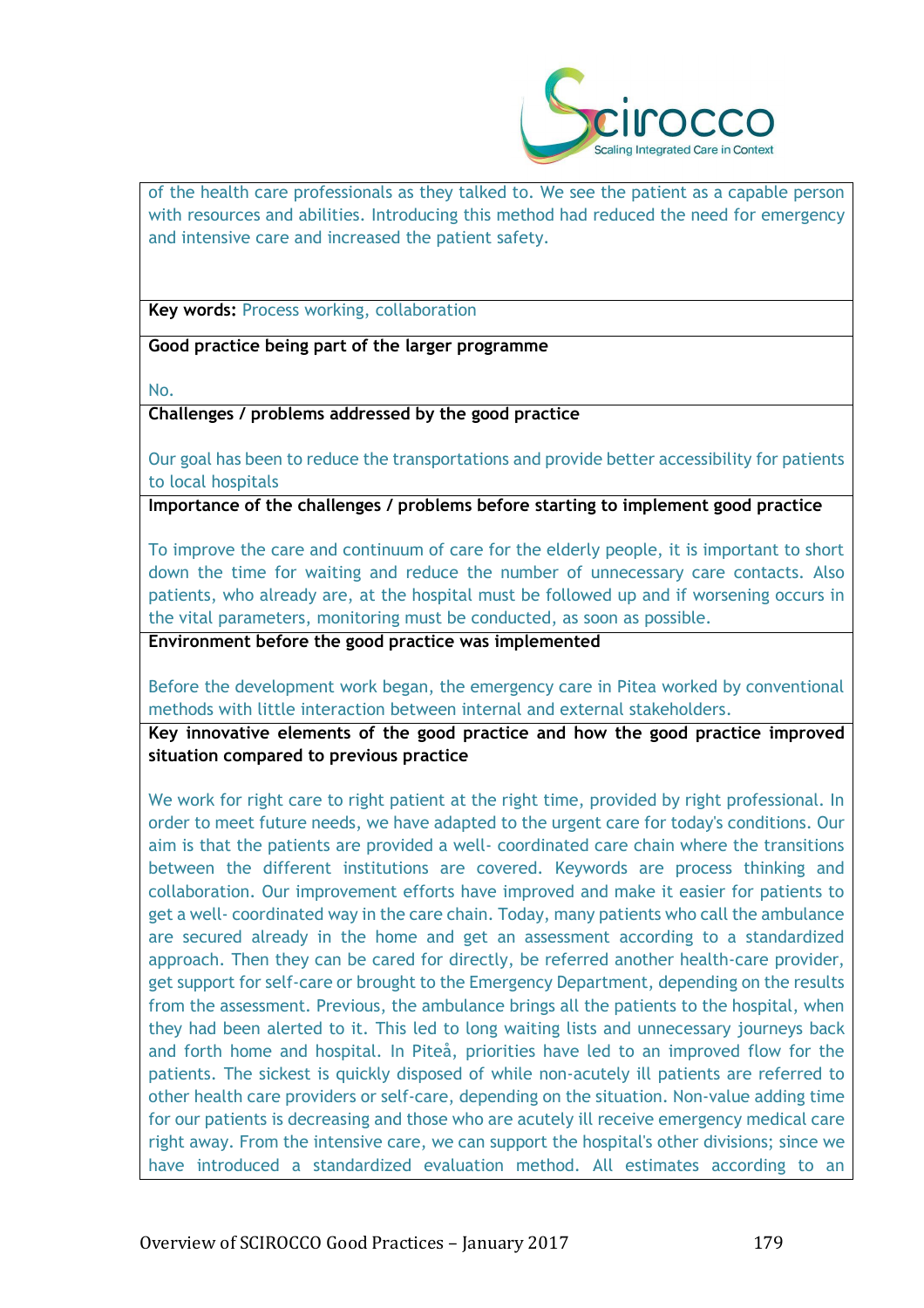

assessment and we know exactly when to alert on. It doesn't matter who conducted the assessment. The titles they find patients who are deteriorating and they get emergency care faster than before. In the past it sometimes took a long time to find these patients and handling was different depending on experience, time of day, and profession. In every stage of this improvement, we have used person-centred care. We listen to the patient's story, forming a partnership and documenting what we come up with together. To work based on person-centred care gives patients more satisfaction and everyone gets a larger picture of the patients' whole situation. In addition patients who are involved in decisions concerning their health care can "speed up" the rehabilitation process and professionals and patient can work towards common goals.

# **Part 3: Transferability of the Good Practice**

|                                       |  | <b>Cost-effectiveness of the good</b> Lower costs, improved outcomes |
|---------------------------------------|--|----------------------------------------------------------------------|
| practice (including all kind of costs |  |                                                                      |
| and outcomes such as better health,   |  |                                                                      |
| quality of life or other resources)   |  |                                                                      |
|                                       |  |                                                                      |

**Resources required for the deployment of the good practice (personnel, equipment, facilities, ICT and other resources required.**

To deploy the example is (only) education of health care providers required, concerning the changing approach.

| <b>Total budget of the Good Practice</b> | Not available        |
|------------------------------------------|----------------------|
| Source of funding                        | <b>Local funding</b> |
| ____                                     |                      |

**The main actions that have to be done to deploy the Good Practice**

The above described improvement work does not require resources in terms of equipment or personnel. What is needed is preparatory meetings where managers and health care providers from relevant organisations collaborate and take decisions on how to act and how to work. All staff has received training and introduction in the new way of working, so that they can feel secure with the new way of working.

**Issues during the implementation of the Good Practice**

Improvement works take time and it is important to include all staff professionals at the same. In all our improvements, we have been working with interdisciplinary groups so that all personnel come to speak. In today's health care is in short supply. We want to do a lot, but we have to prioritize the time so that it is enough for a lot. Emergency medical care is difficult to plan because we rarely have a steady business without "peaks and dales". Sometimes it is hard to get the managers with you, since they may not be familiar with the topic/activity. They may not see the long-term achievements by working with improvement work. Our ambition has been to influence the whole patient journey through the health care, this requires the involvement of many actors. The difficulty can be to get everyone to make quick profits. Often leads one to the other and the achievements gains first in the long run.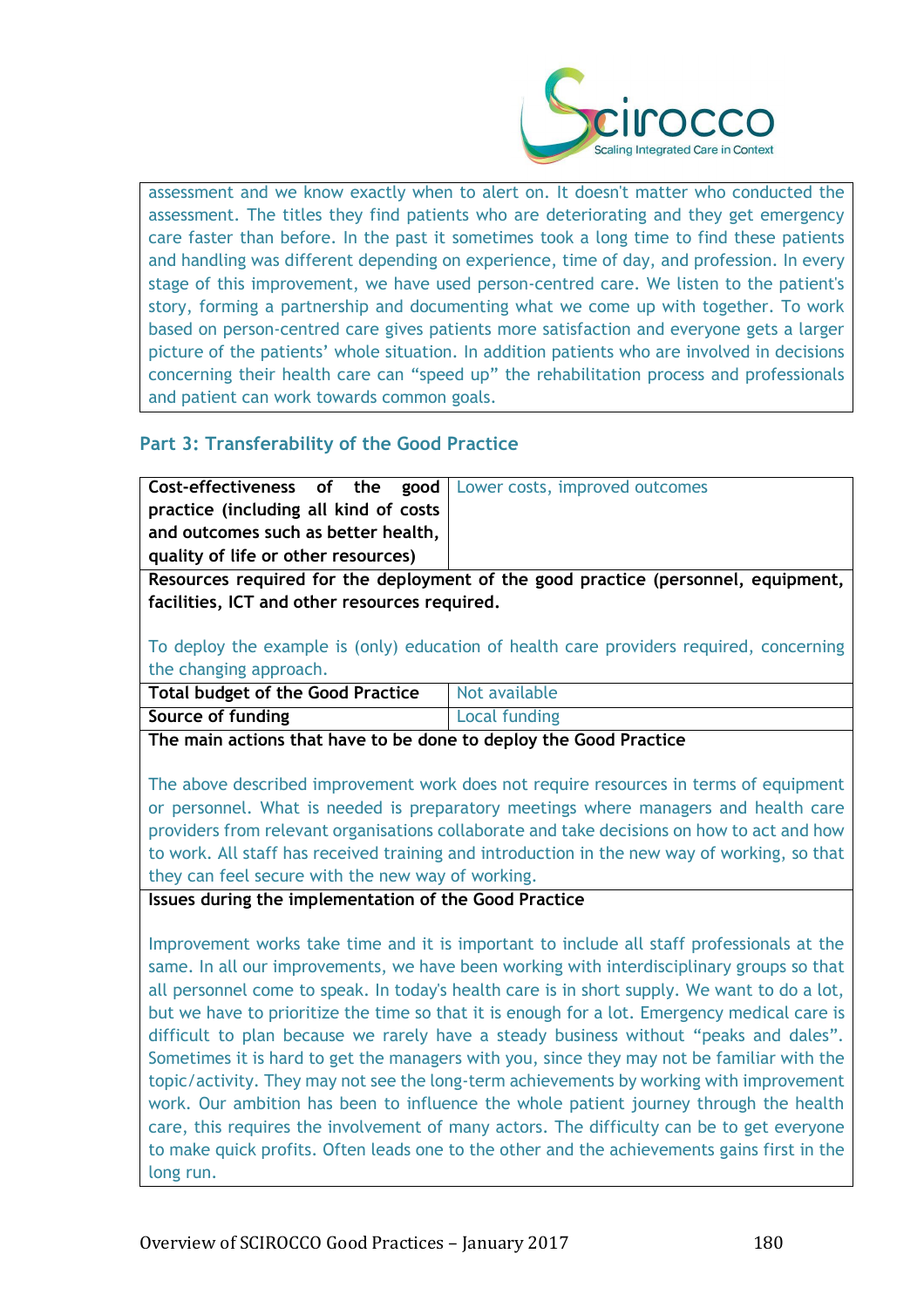

#### **Additional resources required to scale up Good Practice**

No.

### **Basis to support sustainability of the Good Practic**e

We have included the County Council plan and the plan of the Division in the improvement process. In the work we see all as the winner. All working towards the same goal and everyone sees the benefits of change. Today, no one wants to change it back to the previous way of working. We have especially gained time by creating a unified vision and common documents that will guide us in our daily work. The improvement work has made that everyone feels like there are important persons in the process. Our range is unique and it will lead to many improvements for patients, staff and the economy. On all our meetings, we go through what achievements we make by highlighting statistics, benefits, hours and follow-ups. We also try to disseminate good examples to others by presenting our improvement work.

#### **Evidence to observe the Good Practice**

A practice report.

# **Part 4: Viability assessment of the Good Practice**

#### **Time needed to deploy the Good Practice**

Less than a year.

Right now, we continue our improvement by interacting with other actors such as: other clinics at the hospital, primary care, and management. It is important to have meetings and partnership meetings to inform and involve everyone in the way of working in the future health care. Together, we can continue to improve the patient journey through the healthcare system so that it is efficient and effective. Process leader convenes and chairs the meetings. First on the agenda is our monitoring locations which we want to observe, care for, monitor and treat our patients. Many times, patients can stay for observation, while waiting for a non-emergency transport or while waiting for test results or given treatment and then go home without having to be admitted to a ward. We see this as a new part of our improvement, team work similarly.

**Investment per citizens / patient / client in terms of financial resources**

No available calculation.

# **Evidence behind the Good Practice**

Apparent evidence. Evidence is based on qualitative success stories.

By continuing to follow up the statistics both from the ambulance transportations' and the work inside the ambulance and the statistics from the acute health care in our patient